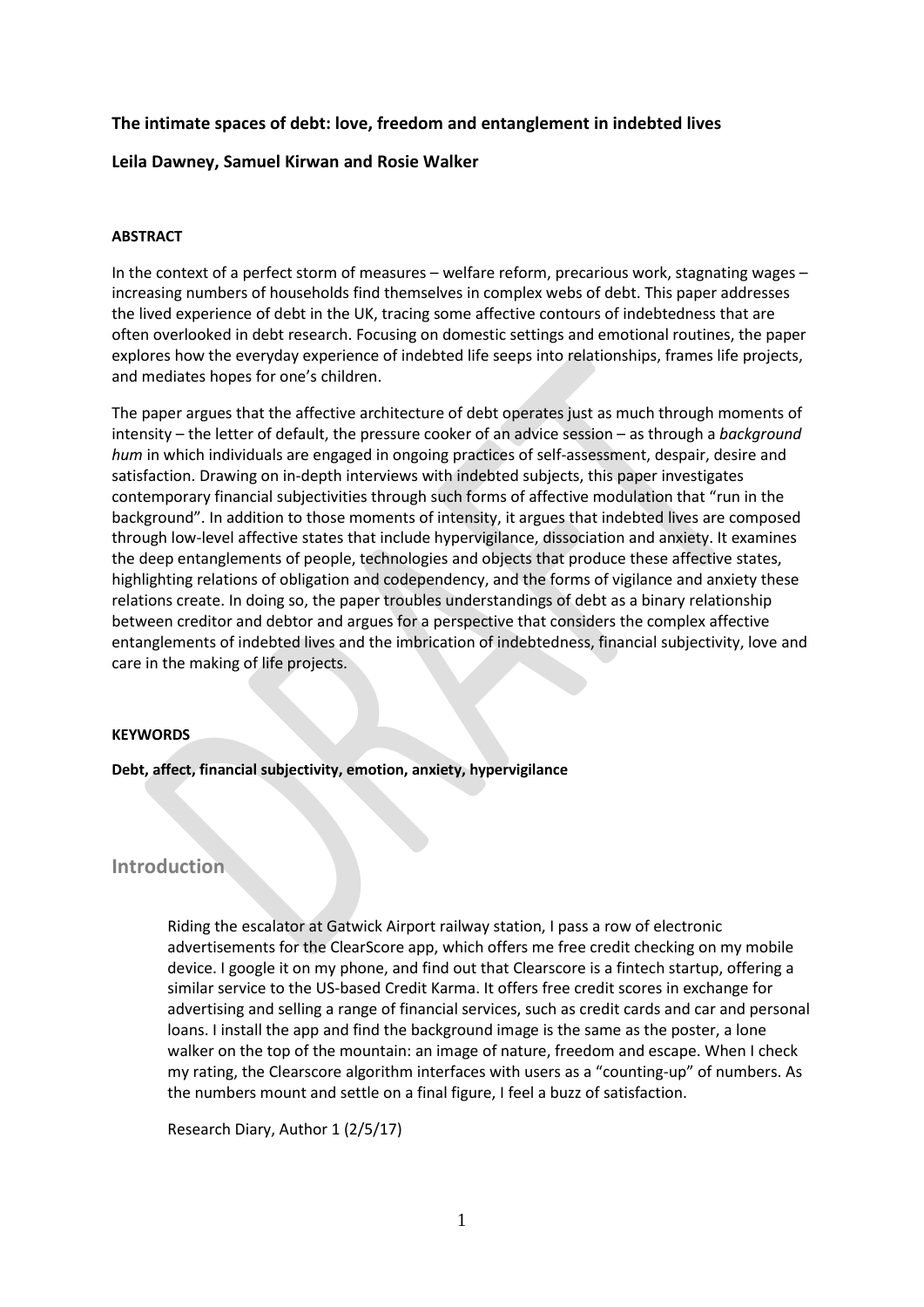This paper addresses the lived experience of debt in the UK. This is a subject of increasing importance in the context of a perfect storm of measures – welfare reform, precarious work, stagnating wages – the effect of which is that increasing numbers of households find themselves in complex webs of debt: to banks and credit card companies, doorstep lenders, payday and other high-cost lenders, local and national government agencies, utility companies, hire purchase providers and others (XXXXX, 2018). While levels of consumer credit grew to such an extent between 2011 and 2017 that the Bank of England issued a warning on their 'rapid rise' (Bank of England 2017), the primary concern for debt charities is *what* such credit was being spent on, with increasing numbers of households turning to high-cost credit to meet essential household expenditure (StepChange 2017).

In such circumstances there is growing recognition that the experience of debt – of the emotional consequences of relying on credit and being beholden to one's creditors – is the defining experience of life under conditions of 'austerity' (Lazzarato, 2011). There is a growing body of work, including by ourselves (XXXX 2018, XXXX 2015) examining how austerity measures are pushing increasing numbers of households into debt. Yet we seek in this paper to take this observation on the proximity of debt and austerity in a different direction. By examining the everyday affective registers that define life in debt, we explore austerity not as external constraints but as a domain of experience; as a particular constellation of attachments, emotions, intensities and rhythms. In this respect we follow the work of Martijn Konings (2015), who has sought to trace a genealogy of austerity as a modality of *belief*. By tracing particular Christian moral orderings of the world through the moneyfaith nexus, Konings identifies the popular imaginaries – in particular the promise of 'purification' brought by restrictions upon welfare spending – through which policies of austerity found its force. In thinking through the experiential domain of austerity, we turn to recent work in affect theory which addresses the affective and experiential registers of contemporary forms of life. In particular, we turn to the work of Lauren Berlant and Kathleen Stewart as two thinkers whose scenological analyses attempt to articulate the processes through which economic processes become manifest in modes of relating to the world, in the affective life of austere capitalism. Through this conceptual lens, we consider how these discourses and policies resonated with particular domains of experience, namely those particular to life-in-debt, and how these have, in turn, been amplified by austerity policies.

In investigating this experience, we take our cue from the questions raised by the above advert for Clearscore, tracing as it does some affective contours of indebtedness that, for reasons we set out, are often overlooked in debt and austerity research. What is it about the everyday experience of debt - by which we mean, for example, the way that it seeps into relationships, or frames hopes for one's children - that allows the management of one's credit rating to be packaged as a space of calmness and safety? If debt is characterised by anxiety, fear and enforced self-discipline (Lazzarato 2012), how is it that a company enhancing one's attachment to debt and its effects can be presented as a moment of *release*?

Drawing on interviews with indebted subjects, this paper investigates contemporary financial subjectivities through forms of affective modulation that "run in the background". We suggest that, in addition to certain moments of intensity (such as the moment of default or the bailiff visit), indebted lives are composed through low-level affective states that include hypervigilance, dissociation and anxiety. We also consider the means through which indebted subjects work to regulate and mitigate these experiential zones, often through practices that tie them more securely into indebted relations. The paper examines the deep entanglements of people, technologies and objects that produce these affective states, highlighting relations of obligation and co-dependency and the vigilance and anxiety these relations create. In doing so, this paper troubles understandings of debt as a binary relationship between creditor and debtor and argues for a perspective that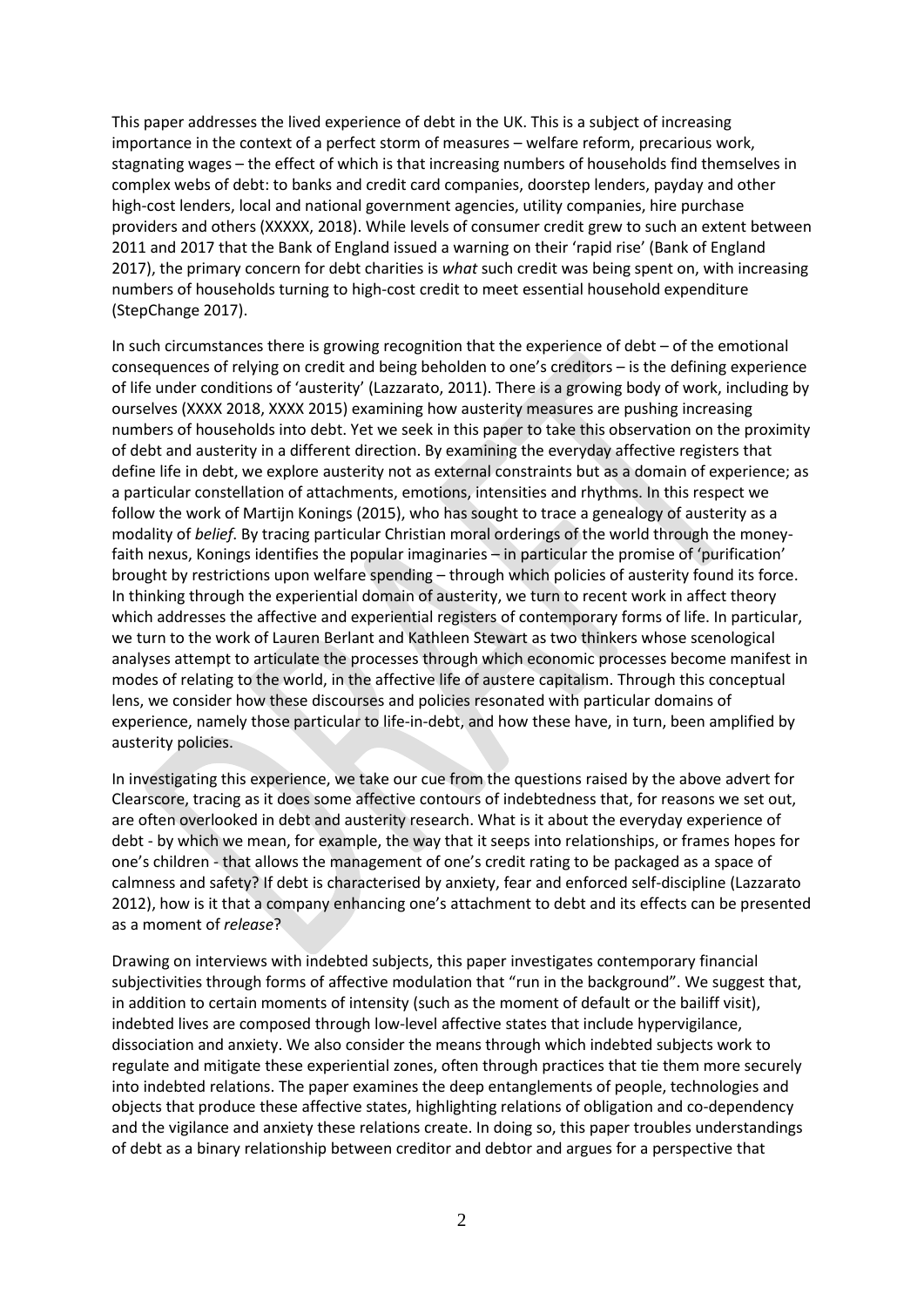considers the imbrication of indebtedness, financial subjectivity, love and care in the making of life projects.

The paper proceeds as follows. We first set out the research methods behind the project, emphasising how the recruitment of participants and interview schedule were designed to draw out these affective modulations and entanglements. Next, returning to the above-described adverts for Clearscore, we present the particular contribution to the growing literature on debt as a relational and affective space we seek to make in the article, drawing upon affect theory to describe indebted subjectivity as low-level intensity, as a background hum that is ever present, yet enables and indeed creates the conditions for practices that attempt to suspend it. The paper then examines three forms through which these affective modulations play out in our interviews. Firstly, we turn to the concept of hypervigilance, in order to examine the ways in which people develop an alertness to their financial lives, and how this alertness relates to life projects. Secondly, we engage with Berlant's concept of slow death, arguing that indebted life is coloured often by the knowledge that there is no escape, that the attachments produced merely consolidate our relations with financialised life (Berlant 2011). Finally, we discuss forms of escape: the means through which this discomfort is ameliorated, particularly moments where hypervigilance - as a structuring condition of indebted life - necessitates practices that lead to a temporary way out, even when these practices draw us ever closer to the modes of being that we try to escape from.

# **Research Methods**

<u>.</u>

We have taken an approach to studying the everyday life of austerity that moves away from the dominant figures and discourses of "Austerity Britain" (O'Hara 2015), centred on the extreme effects of welfare reform (Morris 2016), legal aid cuts (Hynes 2013) and precarity of employment (Standing 2016). There are, we argue, important stories to be told about the affective condition of those on low-to-middle incomes for whom the effects of austerity measures are less apparent, but whose narratives also indicate the *living* of austerity as an experiential and affective domain. In this respect we follow Lauren Berlant's observations, detailed below, upon austerity as both discipline and attrition, typically through debt relations.

As such this project involves interviews with participants who, while struggling with their debts, do not consider their debt to be a 'problem' they cannot solve, which we defined in this case as having never sought out formal help for their debt situation. The research thus recruited individuals and households that typically fall outside of the usual remit of debt research, which has tended to focus upon individuals who have defaulted upon one or many debts, become insolvent, engaged a debt management service or sought debt advice.<sup>1</sup>

Our project, then, addresses debt and indebted life with those for whom it is "just part of life", beginning with the premise, articulated by the debt charity StepChange, that debt is the "new normal" (Santos 2015). While these are individuals with both complex and high debt burdens that often take up significant proportions of their household income, their debt has never reached 'problem' status, or its subjects have actively chosen not to address it through the framework of the debt advice process (see XXXXX 2018). They may have considered insolvency or a consolidation, but have not pursued these options.

We conducted 8 interviews between 1 and 2 hours with participants who had *never* sought formal debt advice from a government or charity agency. The interviews involved a high level of detail

<sup>&</sup>lt;sup>1</sup> There are important practical reasons for orienting research around the advice sector. Atfield et al's ten-year longitudinal project, for example, provides a defining overview of debt burdens in the UK (Atfield, Lindley et al. 2016). Yet being part of the advice system already assumes a particular relationship to personal debt, and the goal of the debt advice process to "reshape clients' emotional attachments" (XXXXX 2016).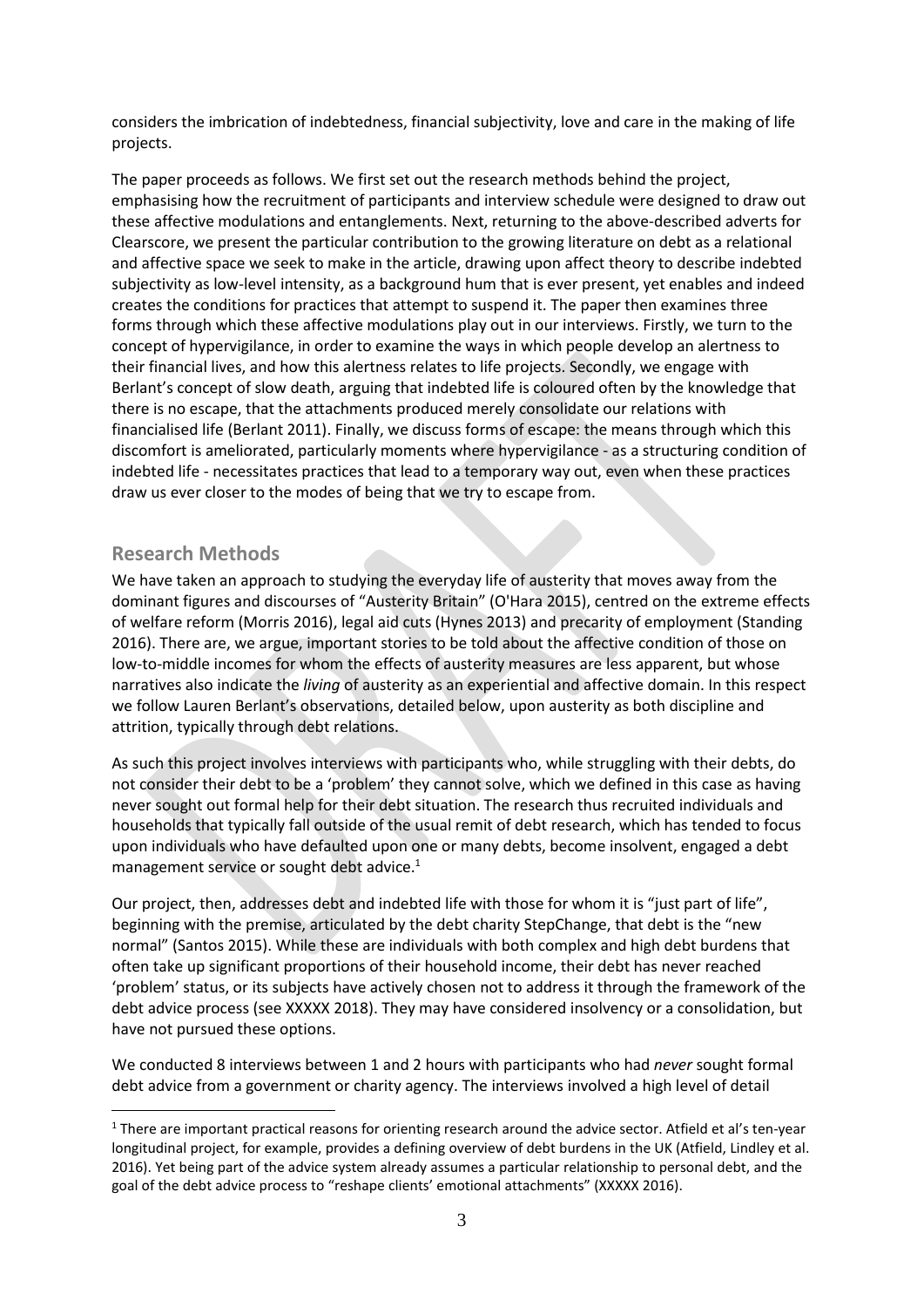about participants' financial lives. Participants were recruited through personal contacts of the researchers, social media and using a snowball method. This resulted in a group across the UK with varied income levels and debt burdens. The interviewees were 4 men and 4 women of differing ethnic and class backgrounds, and with very different levels of income, capital and social standing. This coincided with our interest in exploring austerity as a generalised, experiential condition, which participated differently in variously situated lives. Alongside this, we undertook field diaries of our own affective encounters with our finances, which we discussed with each other at workshops during the course of the project. During these workshops, we drew on our field diaries alongside collaborative discussion of academic literature as a means of working towards the conceptual and theoretical shaping of the project. In addition to focusing upon levels of debt and hopes for repayment, the interviews also addressed the relational and emotional spaces in which these hopes, timescales and practices were embedded. The formal advice process encourages people in debt to see their debt as *separate* from life. In contrast, this study allows participants to express their financial lives as imbricated with situations, relationships, desires and loves in which debts have played a significant part.

# **Affect as low-level intensity**

<u>.</u>

To accompany its billboard campaign, Clearscore has launched a series of television adverts involving couples and families interacting with the app on various screen-based devices. We see Charlie and Lauretta, and their dog Moose, in a number of "everyday" domestic scenarios: with the laptop at the kitchen table; on a sofa in the lounge with a smartphone. In these advertisements, Lauretta asks Charlie to check his credit score, which he does easily. In *Wedding* and *Dogs Can't Drive*, <sup>2</sup> Charlie uses the same app to look at loans. In another, we see Mick, his partner Patricia and cat Flearoy, relaxing together in bed. Mick checks his credit rating on a tablet and announces that the app offers him "total control of my money".

In these adverts, Clearscore seeks to re-frame the multiple screens that inhabit and re-compose the contemporary home as sites of financial promise *and* self-regulation. Its advertisements normalise a continued engagement with one's financial subjectivity; drawing on the affective lures of selfevaluation that constitute contemporary digital interfacing (likes, feedback and ratings) to provide dopamine hits (Dean 2010) in exchange for involving subjects in domestic routines of financial service selling and providing credit scores.

Importantly, front and centre of these imagined routines is the (heterosexual) couple relationship and the domestic space formed around it. Lauretta, in her role as demander of credit score checking, maintains a level of anxiety and alertness around the couple's credit rating. Charlie's checking of the app offers reassurance, promise and a means of strengthening the collective project of domestic life in partnership. The shared relaxation of Mick, Patricia and Flearoy similarly flows from the mastery Mick experiences over his financial self. In these stagings of anxiety, control and release, in which the domestic space and financial subjectivity are indistinguishable, a particular promise takes shape. The app provides a dopamine hit, as one (re-)checks a marginally improved credit score or gains access to further credit – a hit that can be accessed on a grey commute, or in the sunken minutes after a domestic argument. At the core of this 'hit' is the promise that, for a moment, this shared life, otherwise defined by the pressures and demands of indebtedness, can be made liveable.

In their foregrounding of domestic settings and emotional routines, these adverts trace the ways in which debt operates just as much through moments of intensity – the letter of default, the pressure

<sup>&</sup>lt;sup>2</sup> The titles given to the adverts on Clearscore's Youtube channel. Both can be found at https://www.youtube.com/watch?v=Yl\_WVr66nYs and https://www.youtube.com/watch?v=x91ypZvUYiI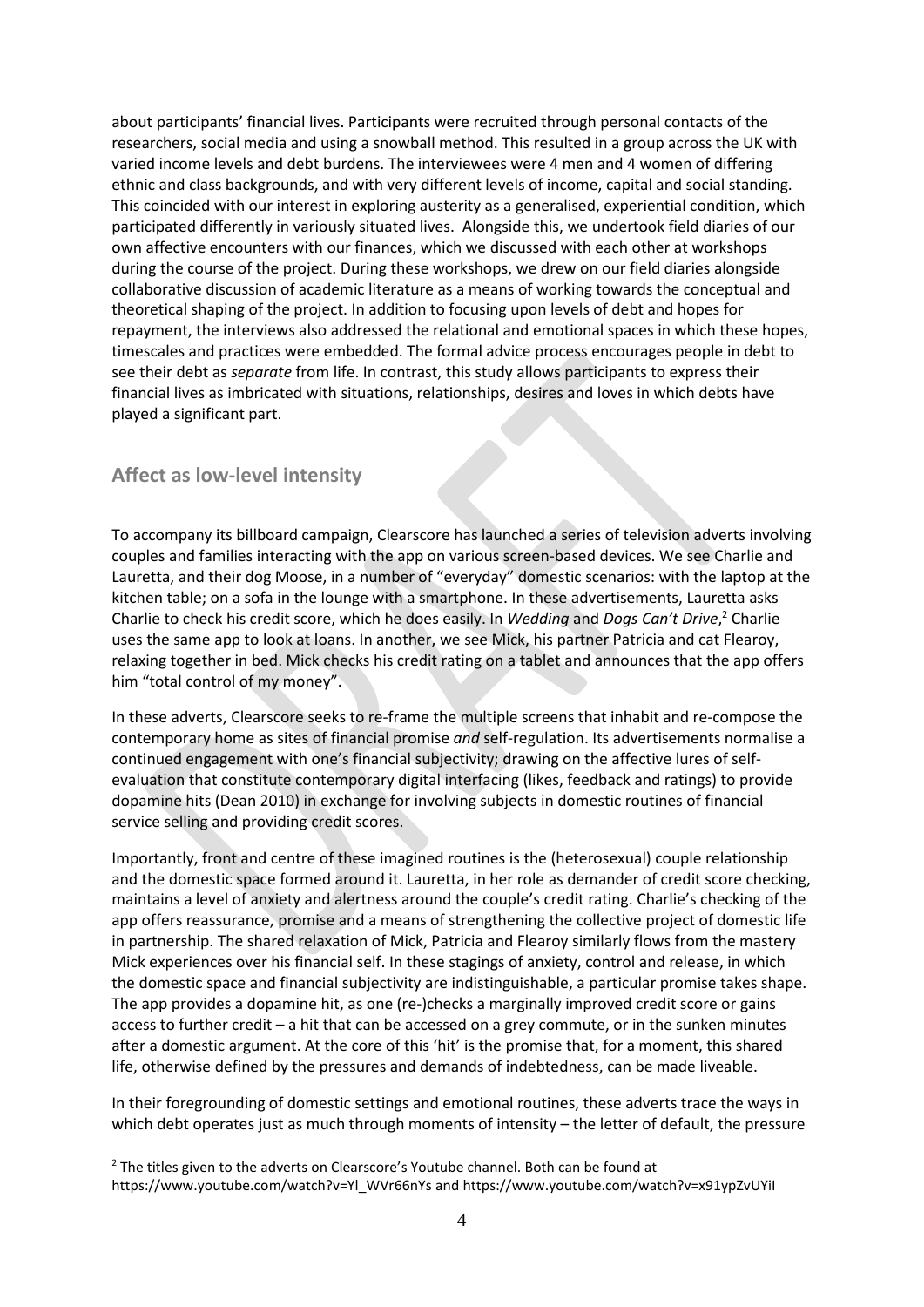cooker of an advice session – as through a background hum in which individuals are engaged in ongoing practices of self-assessment, despair, desire and satisfaction. This paper is thus driven by a desire to attend to and unravel the mundane, the everyday, where politics are being played out through bodies without our noticing. If we do notice, we might misidentify it, because our affective responses can be channelled in ways that we are barely aware of. If our regimes of visibility are only trained upon the spectacular; if we can only register difference, then we need more than ever a politics of the ongoing, the attritional. In doing so, we can consider how certain public ideas, such as those associated with "austerity," attach themselves to bodies – how they resonate through lived experience and day-to-day striving. These ideas hook onto conditions and experiences of economic insecurity, resonating with people's lives as lived.

The paper thus speaks to a growing literature focused less upon the 'big picture' of debt relations – levels of household debt, rates of repayment and interest, financial products – than the changing experiential modalities of being-in-debt. Debt relations are a complex ecology in which twistings of topological and topographic (Harker 2017) are reflected in practices of 'juggling' different debts with varying temporalities, moral codes and modes of enforcement (Wilkis 2015; Guérin 2014; Joseph 2014). Challenging the notion that family relations become 'disembedded' by money and finance (Cooper 2018), there is a growing body of literature, inspired particularly by the work of Viviana Zelizer ( , ), exploring how relationships are *composed by* concerns around money and debt. The rich ethnographies of Han, Bear and Davey across varied indebted settings have displayed the varied knowledges held by individuals and communities regarding the necessary mediation of intimacy and finance.

Thus, considering debt and austerity, seemingly 'profligate' spending is often one of the primary means through which love and care are constituted (Miller 1998, XXXX forthcoming, Graeber 2011), while budgeting practices and spending decisions can also be tied to desires for 'quality time' together, hopes for one's children, and the care for other family members (Miller 1998, Hall 2016, Davey 2018). 'Care' for debts, and how they are monitored in the gendered division of labour within the household (Montgomerie and Tepe-Belfrage 2016), adds nuance to the idea of austerity as a necessary tightening of belts (Clarke and Newman 2012). Instead, we can observe the practices of love and devotion at play in the financial management of the household (Coleman 2016:90).

By focusing upon the emotional registers of debt and finance, picking up the everyday fluctuations of desire, hope and despair, we seek in this paper to give shape to the affective topology of indebted lives. While affect theory has customarily focused on movements of intensity, more recent discussions of the affective architecture of late capitalism have paid close attention to what we might understand as "low-level affects"<sup>3</sup>. These might barely register, yet provide a background structuring condition for the ways in which lives in the present are lived out. Among those thinkers currently associated with "affect theory", it is perhaps Lauren Berlant and Kathleen Stewart who have paid closest attention to these forms of affective life, and who provide the conceptual framing for our investigation.

Stewart's ethnographic writing focuses on the mundane space of the ordinary, paying attention to micro-atmospheres: states of vigilance, resentment and resignation that she encounters, where the self "exists, obliquely, in dreams of disappearing, of winning or being done with it all. Forms of attention and attachment keep it moving: the hypervigilance, the denial, the distraction, the sensory games of all sorts, the vaguely felt promise that something is happening, the constant half-searching for an escape route" (Stewart 2007:58). Through interweaving stories of stuckness, economic

<u>.</u>

<sup>&</sup>lt;sup>3</sup>Although it has a broad conceptual grounding, the concept of affect here is used in terms of Spinoza's understanding; as a process of increasing and decreasing intensity; as movement rather than stasis. The concept has been subject to a number of debates within human geography. For a comprehensive account of affect in the vein that we use it here, please see Anderson, 2014, particularly chapters 1 and 2.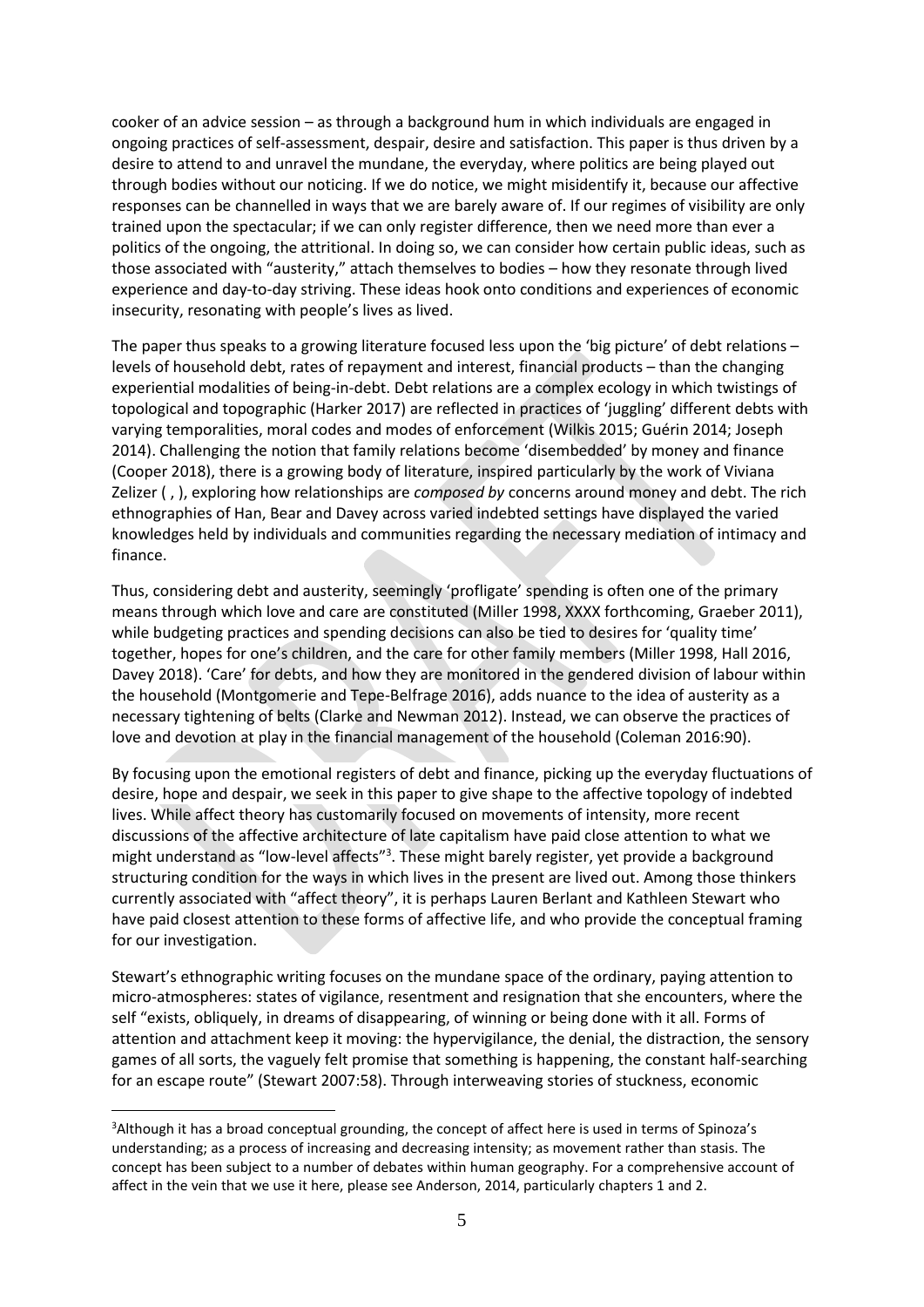insecurity and infrastructural decline, the mundane incidents that give colour to the everyday compose the affective lives of austere capitalism: the small resentments, the moments of care, the arguments and the frustrations of lives focused on survival.

Berlant, too, pays attention to the modes of affect that often escape recognition, that operate at a lower intensity and whose work is attritional and insidious. *Cruel Optimism* charts the manifold ways in which we hold on to certain images of the good life, to forms of relationship, to life projects, to former ways of being in the world, in the hope that things will improve; in the hope that we'll 'get there' (Berlant 2011). Yet these images and dreams are no longer available to us, or perhaps they never were. Cruel optimism involves holding on to the promise of the post-war settlement, to the promise of secure employment, of home ownership or family life in the face of their inevitable failures. In the chapter "Slow Death", Berlant discusses obesity in dominant discourse and the role of food in exhausted lives, attempting to "recast this situation as a zone of temporality marked by ongoingness, getting by, and living on, where structural inequalities are dispersed and the pacing of experience is uneven and often mediated by way of phenomena that are not prone to capture by a consciousness organised by archives of memorable impact" (Berlant 2011). Slow death is characterised by an ongoing deterioration of a population, as a "defining condition of its experience and historical existence", a biopolitical process of the attritional production of modes of survival that are also modes of destruction, of "incoherence, distractedness and habituation" (Berlant 2011).

These thinkers offer a lens through which to pay attention to the affective architecture of late capitalist life, a shift in thinking about affect away from intensity or punctuating moments and towards those low-level affective modulations that position bodies towards each other and the world in specific ways. Our participants are often overwhelmed, exhausted, hopeful and resigned<sup>4</sup>. Often these states are barely recognised. Instead, these forms of modulation form a low-level attritional intensity: a "background hum" that inflects life and is constitutive of indebted subjectivities and indebted relations that fold through the practices, habits and life projects that emerge in and through economic life.

Returning to the question of 'austerity', it is important to note that the lives of our participants would not fall into popular narratives of 'poverty'; they have not (yet) had to attend a food bank or sell their possessions. Yet austerity as a field of emotions and attachments is nonetheless identifiable as a structuring condition for life that bleeds into and composes other relations (Konings 2105). The case studies we use emphasise the *ambivalence* of austerity, the way in which, as Berlant notes, it implies both *askesis* and destruction. Austerity is a demand that individuals become evermore disciplined in their everyday, and an invitation to find recompense in "a sense of pride at surviving the scene of their own attrition" (Helms, Vishmidt et al. 2010). At the same time however, our participants' narratives also show attempts to mitigate against the discomfort of these scenes, adopting practices that temporarily take them out of themselves, or out of the constant managing of financial subjectivity. Tracing these different affective domains, we organise our research findings through the themes of 'hypervigilance', 'slow death' and 'escape'.

# **Hypervigilance**

1

Hypervigilance is broadly understood as a psychological state, often brought on by trauma, of heightened arousal and anxiety. It is characterised by increased alertness to threat and by compulsive behaviours that can both reinforce or threaten the self. Children who experience trauma or are asked to take too much responsibility for themselves and others around them, are likely to develop hypervigilant behaviours, such as constant scanning of the environment for danger. In our interviews, we became aware of practices through which financial lives became hypervigilant –

<sup>4</sup> See also Povinelli 2011, 2016; also Baraitser 2017 for further work in endurance and exhaustion as modes of experiential life.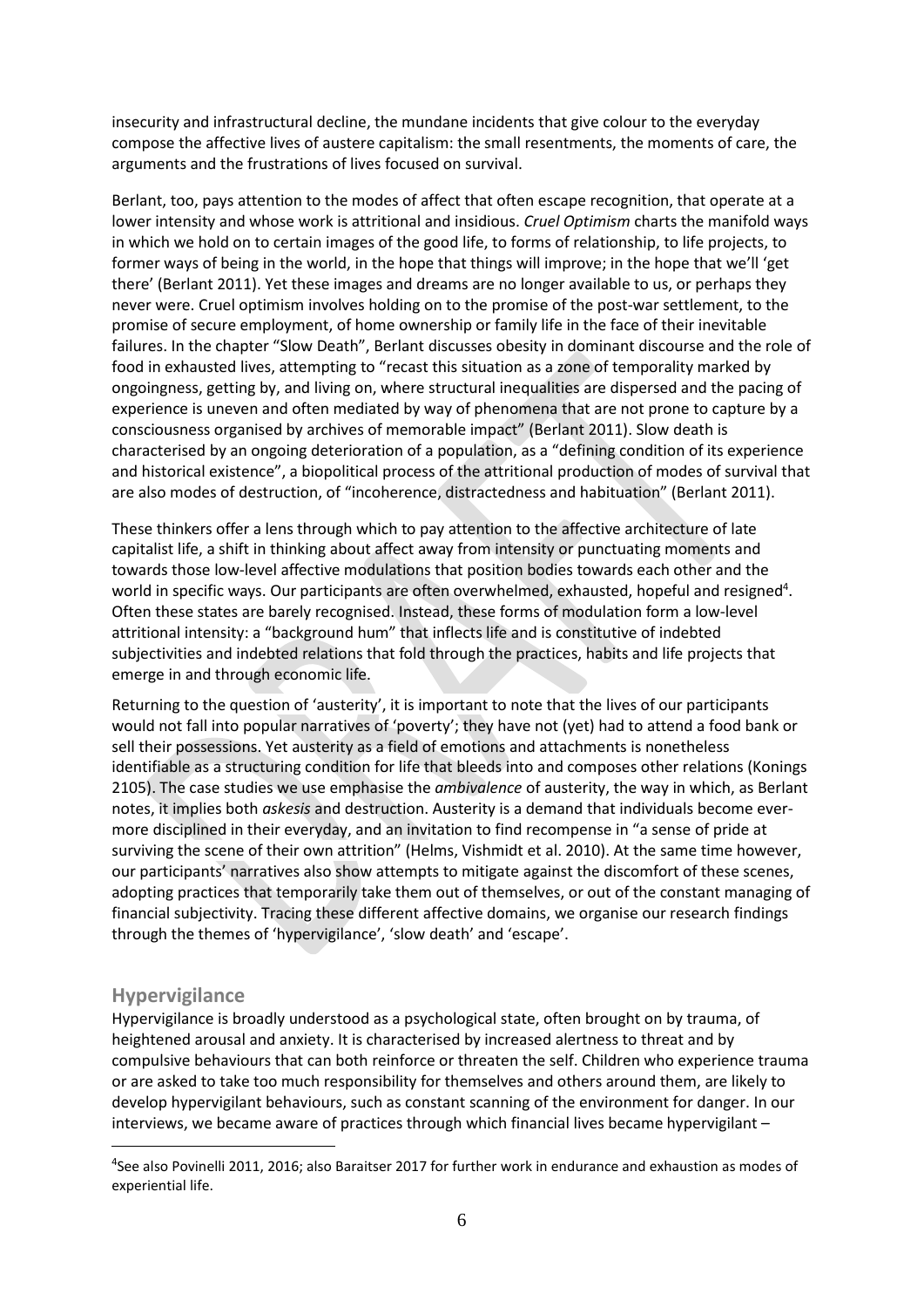everyday, domestic practices such as those in the Clearscore advertisements that this paper began with. In understanding hypervigilance as a low-level affect, we suggest that austerity stories of precarity and public decline fold through the life projects of our participants, such that their financial and domestic lives are inflected by their position in a game of speculation, entrepreneurialism and risk management, and in the "quotidian shuffling of debt among credit sources that has become typical among Americans" (Schüll 2012: 8). Barnwell's discussion of the concept in cultural theory discusses the emergence of a hypervigilant public, where "individuals try to be alert to how their attention is constantly being diverted toward spectres of prosperity, whether it is in the orchestrated detours of shopping malls or the wish-fulfilling images of advertising." She notes how the process of becoming 'wise' to the 'endless deferral' of these promises only makes us *more* attentive and vigilant. Indeed, "hypervigilance, as a form of responsive attention, is actually exacerbated by the notion that agencies beyond our control can arise from anywhere at any time" (Barnwell 2016:14-15). Her argument is that, as publics and as critics, we read the present with wariness. This hypervigilance, as a generalised condition that "runs in the background", is performative in its relation to other forms of affect – it provides the conditions of possibility for moments of intensity to arise.

Martin is a father of three in his late thirties. He lives in South Wales, and is currently working on a contract in the south east of England for part of the week and running a business from home for the other part. He is effectively attempting to do two full-time jobs in an effort to clear debts and fulfil the role of family provider, while his wife looks after their three pre-school children. During the interview, he assumes the role of financial responsibility within his family, occasionally casting his wife as profligate in the process. His financial world involves a complex arrangement of spreadsheets, moving card balances, letting property, debt repayment and control. Everything is recorded on the spreadsheet, which is scrutinised regularly. For Martin, this form of financial micromanagement is central to his role as father and husband, as responsible caregiver. His love for his family is fulfilled through his financial responsibility. He demonstrates this through his modes of managing complex financial life.

Martin's hypervigilance is tied to his project of self and family creation, and as a project of atonement for past mistakes. During our interview, Martin produces his spreadsheet of income and outgoings, which he charts against his debts in a self-invented form of double-entry bookkeeping. The excel spreadsheet is proudly passed to me, and explained in detail: material evidence of his financial vigilance, recovery from past irresponsibilities and project of family prosperity. As we talk, Martin discusses how he brought debt into his relationship with his wife from a previous relationship. He compares this with the "path we've set ourselves now". For Martin, working two jobs, moving money around between credit cards and loans from friends and family is a means of marking out a life project as a solvent family man. His hyperawareness of his financial position is part of this performance of financial responsibility and speculative subjectivity:

So we've got about £12,000 on the credit cards, and we still owe on the loan about £8,000. Then I owe about £10,000 through my business which is corporation tax and VAT. The car, I owe about £7,000 on. There is other bits and pieces, but I'd have to refer to my spreadsheet. In total it's about £50,000.

While he discusses financial decisions in the first person plural, it is clear from the interview that he alone takes on the responsibility for financial matters. He sees debt as a short-term solution that he will work his way out of through close financial monitoring:

We'll take credit and borrow money to pay our outgoings on the basis that we can even that out in the future, rather than just not paying bills. Because then you start to get into… you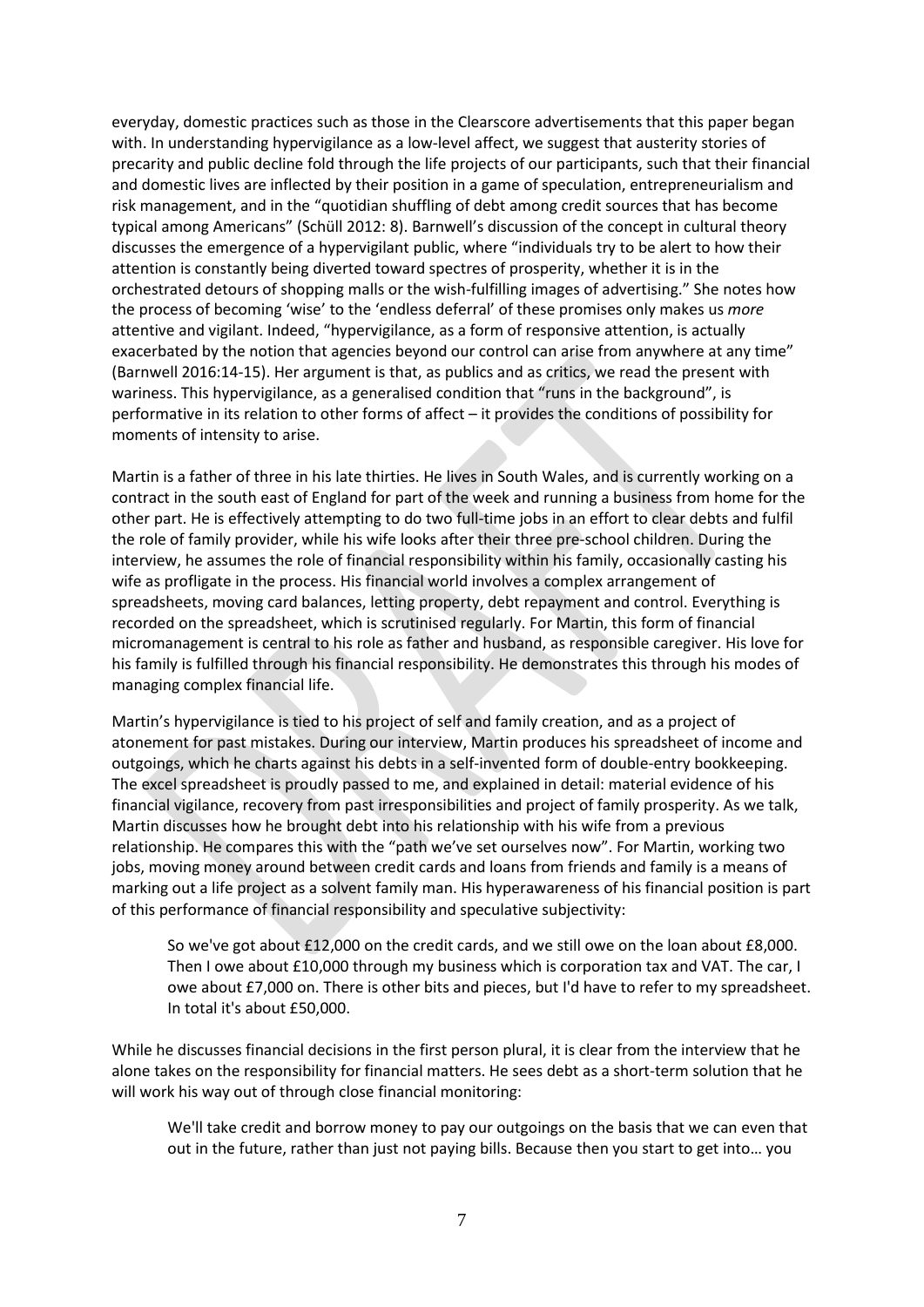know, you do you start to get records against you and then you do really struggle. We're quite aware of that, that's the tack we have taken, which has contributed to the debt.

Martin also orientates himself and his family towards a time in the future where the struggle will have paid off, and where there will be prosperity:

We have sweated blood and tears to get to where we are. But if we keep going on the current course of action, by the end of September this year we will be in a good position. I'll have a bit of debt within the company but all the other debts will be paid off then we'll have just the regular mortgage payment.

Although not so involved with the micro-management of his financial life, a similarly vigilant and speculative financial subjectivity can be seen in David's interview. A public sector worker based in East London, he owns a flat (with help from his family) and rents out a spare room to cover a sizeable proportion of his mortgage. His concern with the stagnation of public sector wages and increasing property values in London is reflected in his emerging commitment to speculative and property-related income generation:

I haven't had a pay rise in that time so it's like losing money on an annual salary. But I think that's quite common in the public sector since 2011. But part of the logic of owning property is that your salary increases… But obviously that's not quite the case if you haven't got the sort of job that has those pay reviews or if, like me, you haven't switched jobs enough. Maybe if I was a bit more ambitious in that sense…

But improving your situation, now, just comes back to property. That's where the sense of it is, if there's any sense in my situation. If you bought something very expensive and it was becoming too expensive you would try to flog it so you know at some point down the line… that's the only way out. It keeps the limit on the anxiety, because barring something very serious happening to the housing market, which it might, there is a way out.

Throughout the interview, David discusses his worries and anxiety. In part, this seems to come from a belief that he does not have the complex financial skills needed to play the game and to maximise his position. David is juggling multiple debts, and he admits that this makes him worry, that he feels anxious about his position and the game he is playing:

So I've got the mortgage (£115k - £120k left on it), The bank loan (£12k), The credit card loan (£4,500), The family loan and the money from L [girlfriend] (£10k between dad and girlfriend). Then on top of that there is not strictly lending but it's kind of cash flow: my university fees (second masters degree) are late and so are my service charge payments for this flat. It's not an ideal way to play it, but the mortgage is obviously number one, you can't mess with the bank so whatever happens that one is paid. The University is flexible - they can wait a bit for fee payments, but not forever. There is a cost in terms of time and stress, spinning all the plates.

David's feeling of spinning all the plates, of doing his best to be a good financial subject, leads him to experience a constant low-level anxiety. He is in an advantageous position: he owns large amounts of capital, given to him by his family when he was in his twenties, his mortgage is relatively small and half of it is covered by his lodger, his long-term partner is a high earner, and David is taking a second Master's degree for personal fulfillment. Yet he feels out of control and his attempts to prioritise repayments are part of his regaining control. Rather than a fear that his debt will lead to poverty, his is a fear that his debt will not maximise his returns; that he will fail to spot a hidden rule in the game. In these two interviews, we see subjects participating in active and ongoing processes of financial management and speculation. Worry about the future is present in the need and desire for control, to lock down the alternatives in order to secure against the worst. Paying close attention to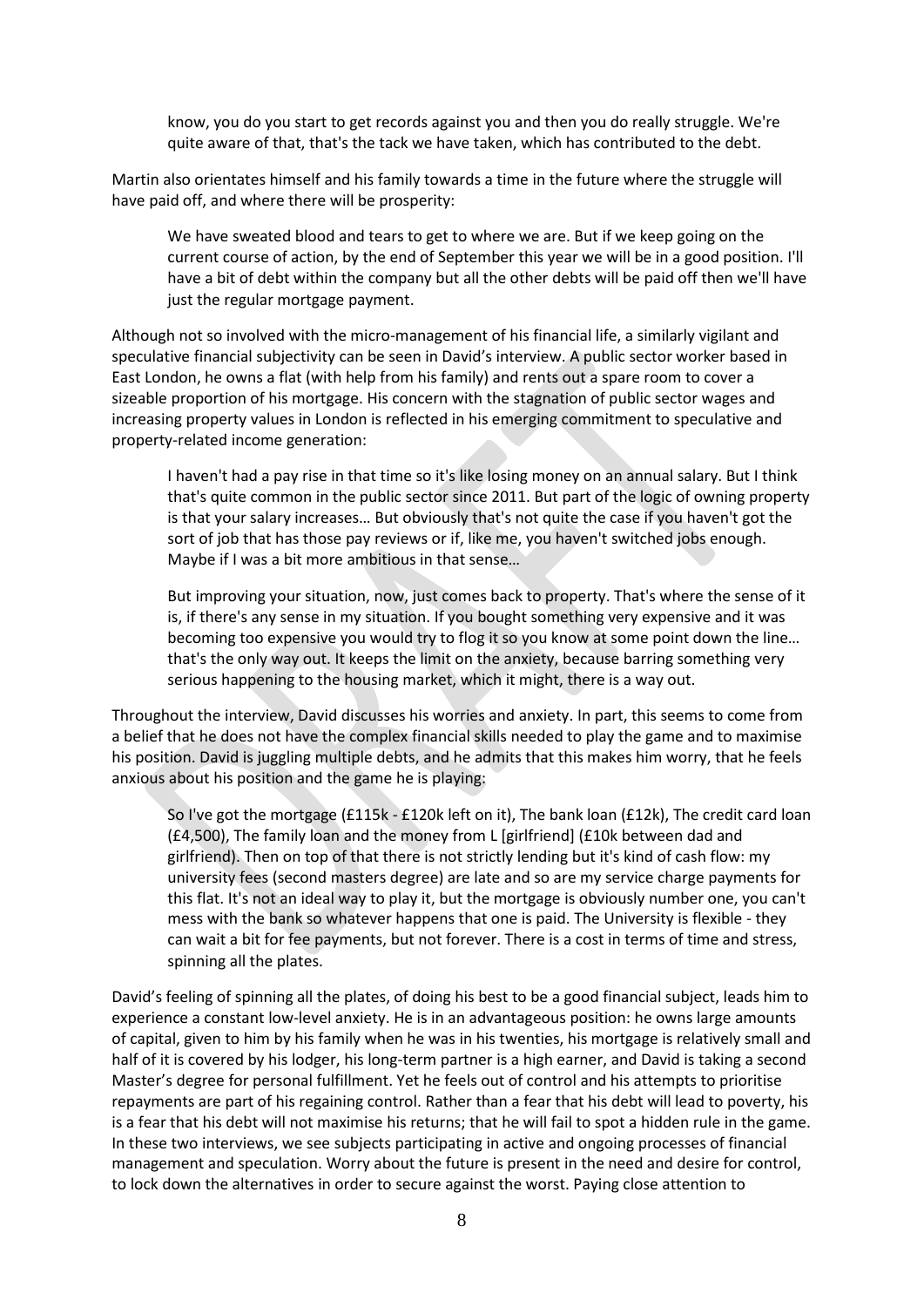outgoings, moving debt around, checking credit ratings and attempting to manipulate them through financial transactions are all attempts find security in insecurity, in holding the future steady, in maintaining ledgers to guard against profligacy. Financial hypervigilance - or the playing of the game - forms an ongoing affective colouring of lives. The production of such concerned and vigilant financial subjectivities, however, also produces the conditions for failure.

## **Slow death**

Berlant's concept of slow death describes a space of operation; a milieu of abandonment that produces affective states and practices that ultimately contribute to the destruction of life, yet may offer something more in the moment. It comprises those forms of medication that ameliorate the stress of exhausted life by offering comfort and escape: eating, sex, and 'spacing out,' or what Berlant describes as "regimes of exhausted practical sovereignty" (Berlant 2011:119). These are forms of survival; ways of shoring up the body against the slow violence of everyday life. Slow death includes states that operate under the surface, that don't necessarily emerge as anxiety or hope, or vigilance, but as a detachment: "impassivity and other politically depressed relations of alienation, coolness, detachment, or distraction, especially in subordinated populations, can be read as affective forms of engagement with the environment of slow death, much as the violence of battered women has to be re-understood as a kind of destruction toward survival" (Berlant 2011:66). Slow death involves "self-medicating activity that tilts toward self-destruction amidst overwhelming life" (Berlant 2015).

Shelly's story addresses the role of close relationships in the wearing down of lives. She had been married to her first husband for a couple of years when she began to discover the debts he had. He had built up undisclosed credit card debts of between £50k and £100k before they were married and continued to accrue debt throughout their marriage, keeping vital details from her including private savings accounts that he had in his name. After Shelly worked to pay off most of his debts for him they eventually divorced, and she was forced to sell her business and flat at a loss. She remains in debt and has remarried. She has not pursued her ex-husband for money. She has had mental and physical health problems as a result of the experience and is on antidepressants. What became apparent during her relating of the story, is the "niggling sense of unease" she had in the early stages of their marriage, when her husband had not yet told her about his debts.

We actually did a marriage preparation course before we got married, and one of the things you do is talk about finances. For some reason we had separate sheets to make notes on, and I spotted out of the corner of my eye that he was writing something in the "do you have any debts" box. I just wrote all mine down… and then I looked back at his and he'd crossed some stuff out. I thought 'oh that's a bit odd', but that was the only hint that anything was wrong. Then after we got married and I was working from home and so was he, on Saturdays when the post came I would hear him run down the stairs, pick up the post and run back up the stairs, and then I would hear the shredder going.

Shelly was caught in a financially abusive relationship based on low-level control. As a result, and because of her partner's denial of the situation, her ongoing sense of unease and financial instability continued, putting more and more pressure on her. Throughout the interviews, debts are associated with intimate relationships: they consolidate them, they rend them apart, they maintain them and lock people into ongoing financial obligations that cannot be separated from emotional and physical ties. People can lock others into their own destructive cycle; their own process of slow death through intimacy and control. Survival in indebted life involves complex entanglements of children, parents, friends, former and current partners, community leaders and neighbours. These entanglements often maintain difficult life situations: finances are the means through which family members and members of households control and are controlled, and shape intimate relations.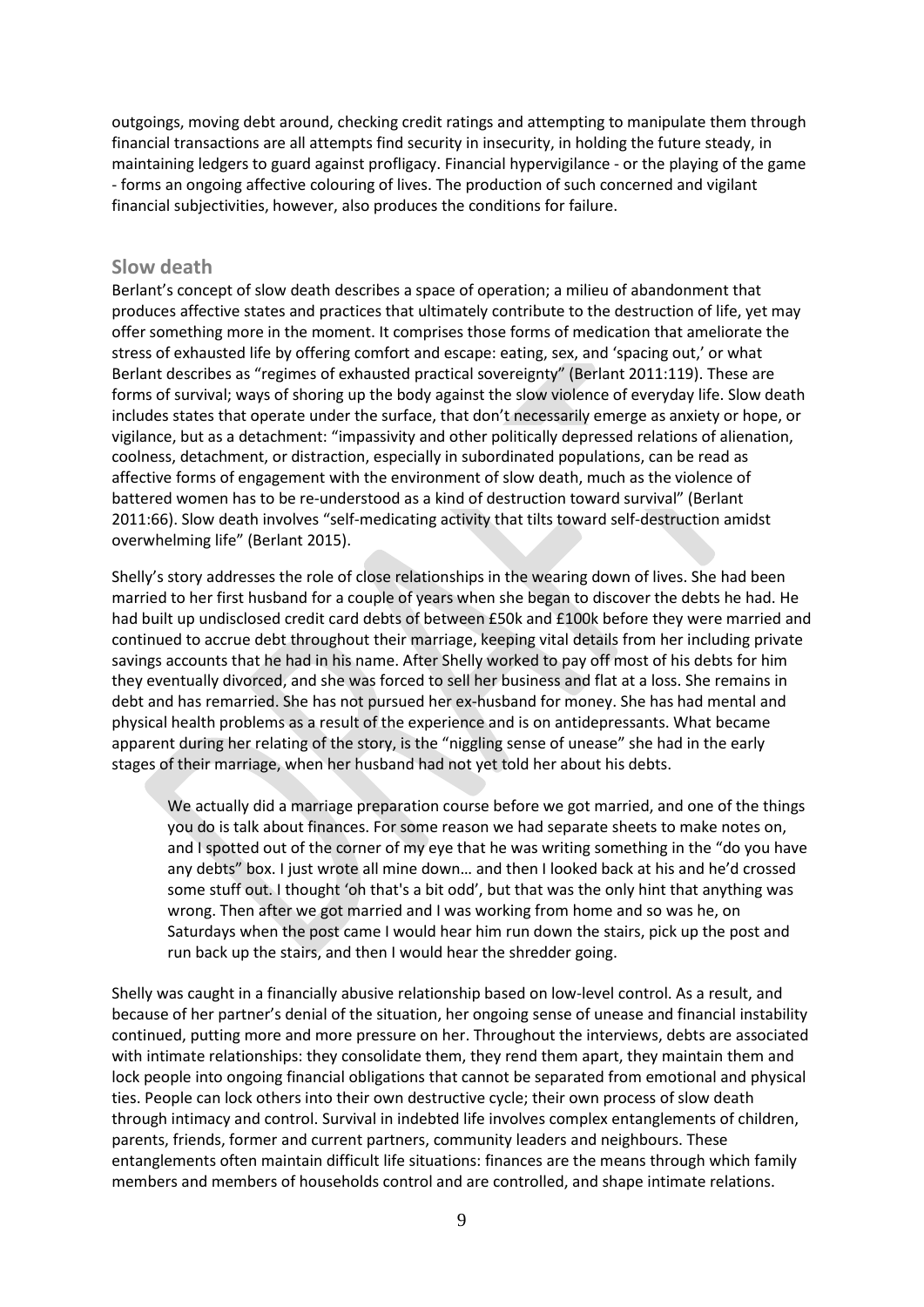Amy's interview can help us to think about the experience of being "locked in" to debt, accumulating more debt and in the slow attritional role that this plays in her family life. Amy is in her early thirties and works in a bar. She lives with her two children and a new partner. She has various loans, including loans for a car and a sofa that she bought on finance, as well as credit card debts - some run up by her ex-husband and some by herself. Her ongoing struggle with her ex-husband's financial situation and lack of maintenance payments serves as a backdrop for her more recent debts. Amy, like most others we spoke to, imagines a debt-free time, yet as the interview progresses, it becomes clear that the horizon of this is retreating as offers of more credit lift her out of her 'stuckness'.

XX: do you think the debts you have affect your relationship with your partner now?

A: only that I moan at him that we've got too much of it. I think his loan is about the same as mine per month, and his car is a bit more than mine. So it works out at about £700 pounds a month that goes out on debt. I always say to him if we didn't have that we could have a lot more fun.

I'm really looking forward to two and a half years' time when we have paid everything off. It does really affect your life. Like, we're trying for a baby at the moment and I think all that money each month would make a massive difference.

Amy's continual struggle to pay off debts, interspersed with taking out new ones, fold financial subjectivities through the lives of all her family members. Her attachments to her children, her partner and her parents play out through her desire to live a good life, to give her children what they want and need, and her inability to say no to the financial pressures of others. Most telling is a passage where Amy relates going on an expensive holiday to the USA with her parents that she did not feel that she could get out of, despite the fact that it would lead to a problematic debt repayment schedule on their return.

I had completely cleared my credit card the year before and I ended up having to run it up again keep saving to go for this holiday. Which we probably shouldn't have booked. But my mum and dad said my girls were going, a couple of years before we went. They made the plan before we split up. It put quite a lot of pressure on me to be able to afford to pay for three of us to go to America…So I kept saving a little bit but as I was saving on one hand I was using the credit card in the other hand.

She feels as though her parents, who regularly lend her money, have tied her into a web of obligation to go on holiday to America, to spend what she doesn't have. Her ties to family and feelings of obligation towards them, as well as her desire for a "normal" life are folded through her relationship with credit. She feels unable to refuse others even when it impacts on her ongoing relationship to her debt. Yet Amy's father helps her manage her debt by transferring some of her debts into his name, making use of his better credit rating to secure a lower interest rate. It is these ongoing obligations, these articulations of love, hope and duty that are always part of the entangled nature of indebted lives.

Amy's financial situation, both with her current and ex-partner, tells of borrowing to please others, to keep holding on to a relationship and a semblance of a normal life: it is a gendered tale of indebted entanglements. She tells herself that it's going to be OK, but only if we keep our heads down. Yet, lying at the edges of these narratives, expressed in passing asides and expressions of desperation, is a suspicion that it is *never* going to be OK. The constant borrowing and juggling and struggling, the breaking down of cars, the moving house, means that every now and again more debt is added to the total. Amy's relationships constantly renegotiate this hope for the good life, through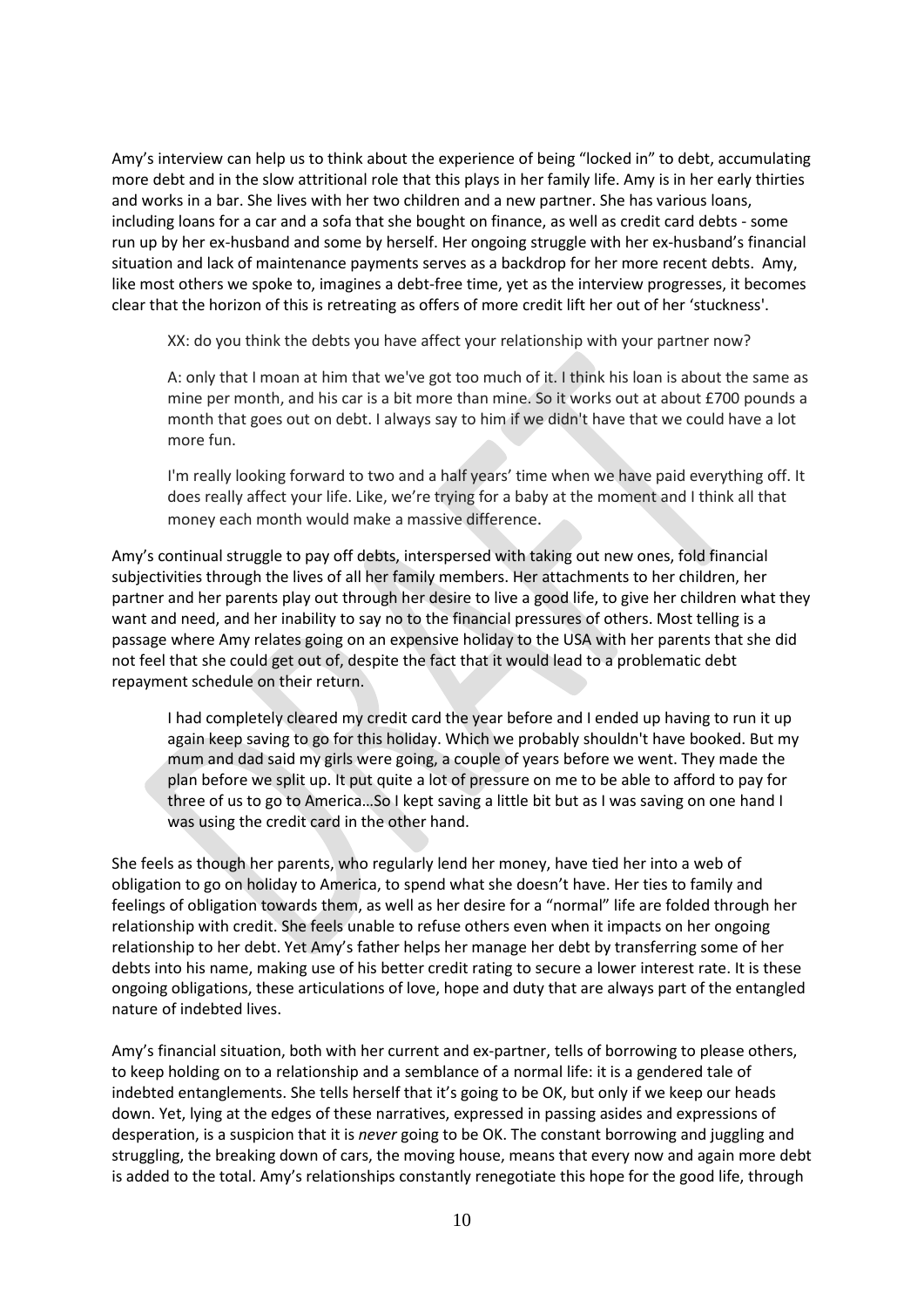repayment, through the tightening of budgets, but all the while suspecting somewhere that it will never come. Moments of suspension – a holiday, a night out, a new sofa may enact this good life temporarily, and enable her and her partner to hold on to the idea that they work as a relationship, but underlying these mirages are the sense that the rhythms of debt repayment are never going to end. Unnecessary expenditure, enabled by credit, is the one moment in which she is able to hold on to an image of how the relationship, and the family, could or should have been. That is, credit offers a suspension of the destruction of family by debt repayment, a momentary image of how family relationships could or should be. Part of this is simply having the life that they cannot otherwise enjoy. But in that moment of expenditure the initial source of the problem – ongoing debt repayments, servicing high levels of interest – is obscured or forgotten. This reflects the ways in which credit is sold (think back to the Clearscore advert at the beginning of the paper) not only as enabling a moment of enjoyment, but also fulfilling a moment of a life in which expenditure is not subject to neverending restriction.

The tying of being out of debt with new life is given literal force in Claire and Simon's case. A couple in their thirties with a new baby, their debts accumulated after they left their London jobs to pursue a dream of living a rural life and were unable to find well-paid work. Simon took out a career development loan and used it to pay the mortgage on their new home. Being out of London, they found they were much more dependent on their car, which kept breaking down, causing more debt. They wanted to have their first child, but as their debt grew they found it difficult to conceive.

"We tried for about three years and it just didn't happen, but then, nice coincidence, when we came out of debt and our minds were clear and everything, we went through IVF and it happened! So it's like we needed to be in a good place, and that was out of debt, comfortable, happy. We were trying for such a long time and we kind of feel that it was because we were under pressure. It wasn't a good nest, it wasn't a good atmosphere [….] Our bodies only got ready for babies when they could tell it was a good thing."

What Claire and Simon express explicitly is a theme that runs through Shelley, Amy and Martin's accounts; that the ongoing repayment of debts is the principal factor restricting their happiness in the present. Yet, as part of locating the source of difficulty, each of these individuals enact certain practices – going on holiday, buying things for their children – that help to mitigate their ongoing anxiety about themselves and the future. That is, these practices enact a momentary suspension of the conditions of struggle, in part because they ignores or obscures the source of the problem.

Presentations of debt in popular media focus upon gendered profligate spending: stories of rising household debt are illustrated with images of women carrying multiple shopping bags (Ramsay 2009). Yet in relationships in which debt is a continual source of anxiety, forms of consumption that enable a belief in, and hope for, intimate and family relationships become extremely powerful. In the next section we explore the varied ways in which relational selves find such moments of escape.

### **Escape**

Hypervigilance, and the ongoing pressure of austere life, provides the conditions for practices and spaces that offer suspension or escape from the background hum. Where people worry and juggle financial lives, hypervigilance creates spaces where these worries can be put at bay. The disciplinary temporality of hypervigilance thus invites a desire for suspension and interruption through the creation of experiential spaces of denial, avoidance and escape. Yet these spaces are also enabled by and incorporated into the credit cycle – the credit industry offers "affective lures" that offer a temporary space where money 'doesn't matter'. As Clearscore, online banking, and credit card companies offer more loans, a space opens up for the production of a temporary moment of having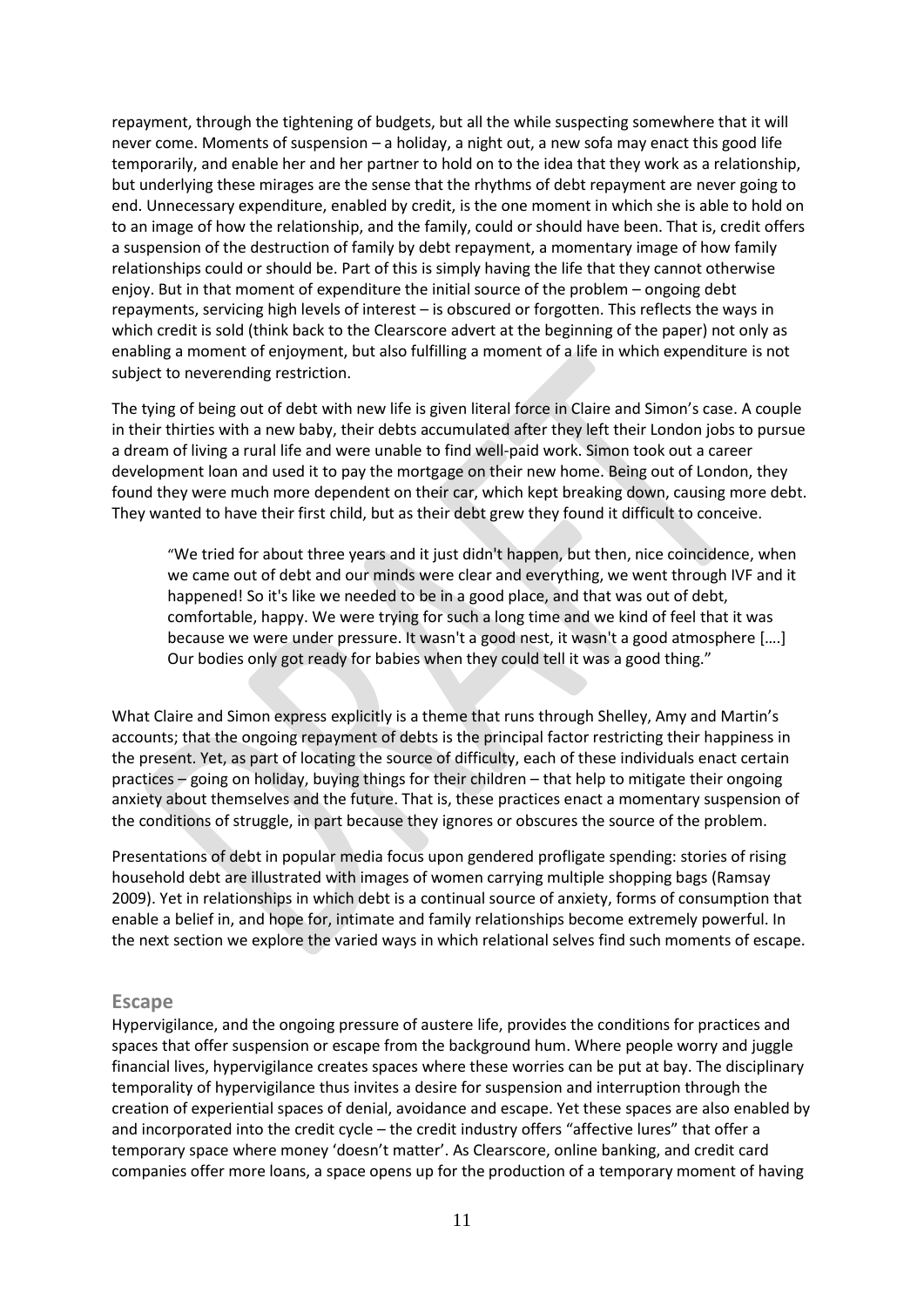what you want. An imaginary horizon of debt-free life enables technologies such as the National Lottery to participate in these spaces – practices that offer immersion in another world where calculation, vigilance and decision making are limited.

What is experienced as a slow death, survival and overwhelming responsibility can be suspended in acts of sensory and embodied intensity and immersion: in food, sex and spending. When Amy discusses her Barclays app that offers her a loan each time she checks her balance, or when we consider the technologies through which Clearscore functions, we can see how the relationship between hypervigilance and escape work to lock people further into indebted lives. The conditions for one produce the other, as the unbearable state of hypervigilance requires interruptions from its constancy. Ryan Davey's ethnography of indebted life in the UK discusses the emergence of "makeshift zones of debt evasion" (Davey 2015). These involve the securing of the phenomenological space against incursions from debt collection technologies, such as unplugging phones, words of negation and immersion in home cinema and video gaming (see also Han, 2015). Similar ethnographic attention to moments of suspension is seen in Dow Schull's work on machine gambling in Las Vegas, where the machine gambling interface engenders for her informants moments of dissolution of self and world (Schüll 2012). The machine is a sociotechnical construction: a closed in space of suspension where all that matters are the minute decisions of which card right now. It provides an interface of total absorption and distillation of risk, in contrast to contemporary American lives, to the overwhelming feeling of an abundance of choice with no controllable variables, and to the need to constantly manage contingency on a seemingly limitless plane.

Some such zones are in part formed by refusal. For Stuart, the refusal of debt involves a long term waiting game. Stuart is 39 and has a history of 'problem debt,' amounting to around £40,000 from a period in his twenties when he was in a destructive relationship that circled around the couple's attachments to drinking, drugs and gambling. His recovery from this, and the articulation of his problem, has enabled him to adopt an attitude towards his debt and the debt industry that has released him from the responsibility of repayment, by transferring blame onto the debt and gambling industry that enabled and solicited his addictions. By repositioning his past self as responding to "affective lures" and compulsive drives, and refusing to respond to them, he has been able to swerve the forms of affective capture that, DeVille argues, enable debt collection strategies (Deville 2015). Instead, Stuart argues, "they're gambling on me a bit, aren't they – in terms of how much they can lend me and I'll still pay it back. But when you reach a certain level of problem debt, the only solution you can think of is just to get in more debt. You stop thinking about whether you will pay it back".

S After a while, there's a funny thing that happens – if you owe the bank money they'll sell it on, won't they…and then your debt becomes a sort of traded commodity. It becomes a bit more removed, less like a standard borrowing and lending transaction and becomes less of an obligation. And then you start thinking, "why should I"? You're getting letters from people who use stronger tactics than the bank – more threatening language. They know that by using more aggressive tactics, they'll get the money. They're gambling too.

XXXX What happened when you got a letter?

S Binned it. Occasionally I'd open it just out of curiosity.

He discusses how he and his former partner "egged each other on. We were both reckless. But when you get in debt, one option is to go mental. If you go mental, you can't pay it back….once I owed £1,000 that I couldn't pay back, I knew".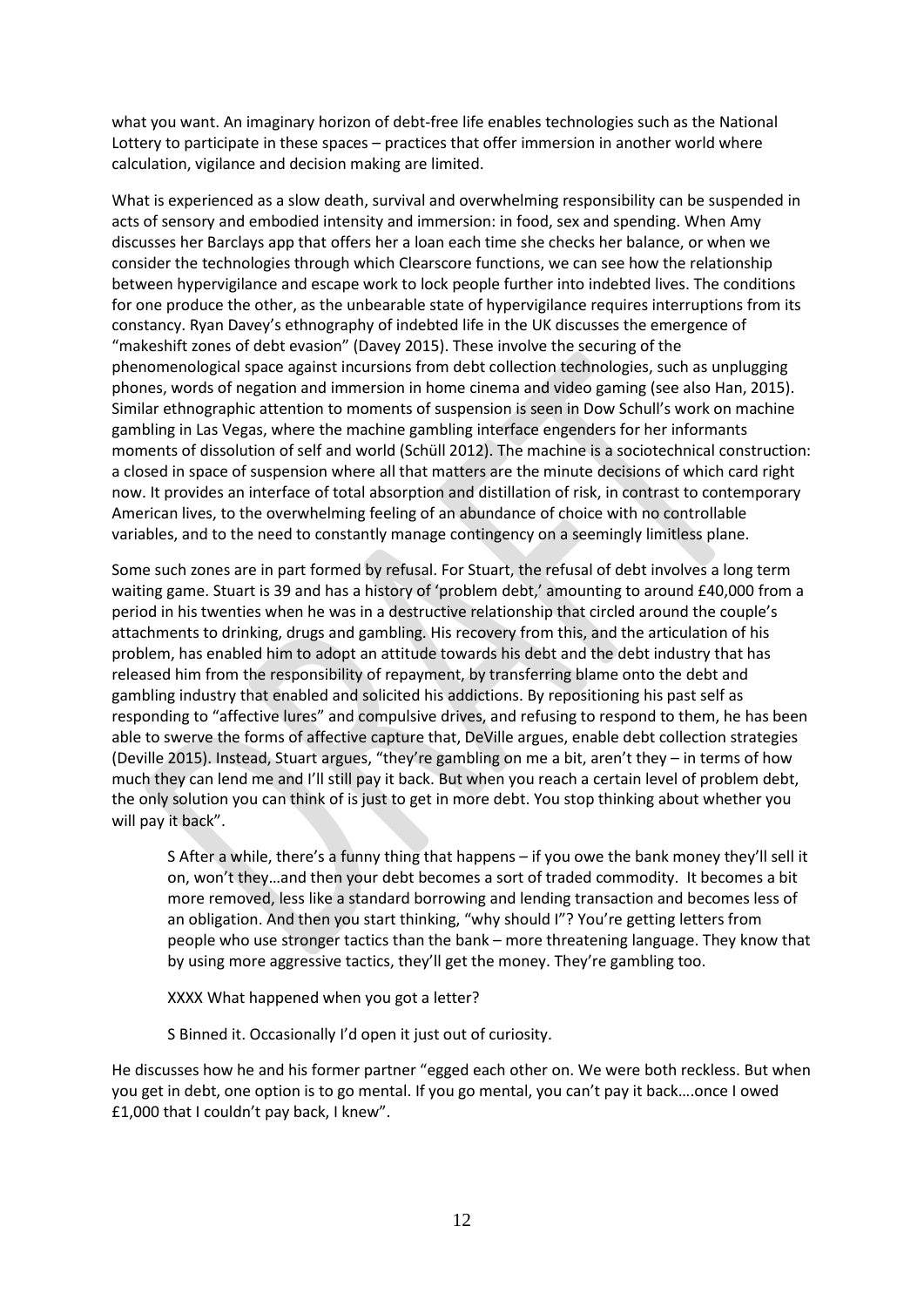Stuart here is articulating the sense that many of our interviewees had, that, after a certain point, debt becomes a way of life. The debt-free horizon, although articulated at various time, becomes a fiction, and the means through which that might occur are largely unavailable.

XXXX did you engage with the creditors at all?

S What's the point – I owe so much. I always had in my mind that if I blanked them long enough, they'd just fuck off.

This response to the threat of enforcement is echoed among Ryan Davey's participants (Davey 2015). Davey notes in this respect that "despite the familiarity and apparent self-evidence of the idiom 'fuck off', it is worth noting that it has at least two meanings…. Pete was at one and the same time refuting the claim that legal enforcement was imminent and telling the creditor to go away". Davey argues that the performative "fuck off" operates to suspend liability and obligation. Whilst not a direct refusal of debt, it serves as a temporary distancing from the forms through which it is made present (Davey, forthcoming).

For Stuart, then, an alternative topology of morality is produced that enables him to refuse to become the "indebted man". He is prepared to sit it out, to enter into a stand-off against his creditors until he is given up as a hopeless case. While in his previous relationship, the thrill of taking out loans, spending, gambling and drug-taking was central to the building of intensity between him and his partner, his current life with partner and children and a steady income involves a stemming of the most destructive sides of his being, a commitment to stick to the 'straight and narrow'. The temporality of this indebted life looks ahead, not to when debts are to be paid, but when they are to be written off.

Tim is 37 and works as a freelancer. The patchy nature of his income, combined with the high cost of renting a home and what he calls being 'bad with money' have all contributed to his being £28,000 in debt - a mix of bank overdrafts, credit cards and loans from family and friends. Like Stuart, Tim sees his debt as political and has largely ignored it until recently:

Modern society is fuelled by debt and that's how they power the system. It's like, house prices going up is basically borrowing money from the future isn't it? But at the same time it's labelled as your responsibility, and the regulatory powers have been stripped back haven't they? I mean credit cards, they say it's all your responsibility but their whole business model is based on you not paying it back on time. So society is saying it's morally wrong to be in debt but then it's also constructed not just to *allow* you to go into debt but to *need* you to go into debt.

Tim's choice of work is in some ways, an act of political defiance. It requires him to be in debt (to hire equipment, to wait for long periods to get paid after completing jobs, to take on work that doesn't pay but might lead to more interesting work in future) but he sees this lifestyle - despite the debt that comes with it - as liberating. But nagging doubts are creeping in to his sense of liberation:

But maybe I'm thinking differently about it now. I'm never going to be able to afford a house, and I'm never going to have savings for a deposit. But then I think a lot of people are in that position now and I would rather not conform to all these shit jobs like finance or advertising just to be able to afford a house. Those people living those lives are not necessarily any happier. But at the same time, you do worry about what you'll do in middle age or late age. I don't think you can predict. Maybe you'll just meet someone, or move to Portugal…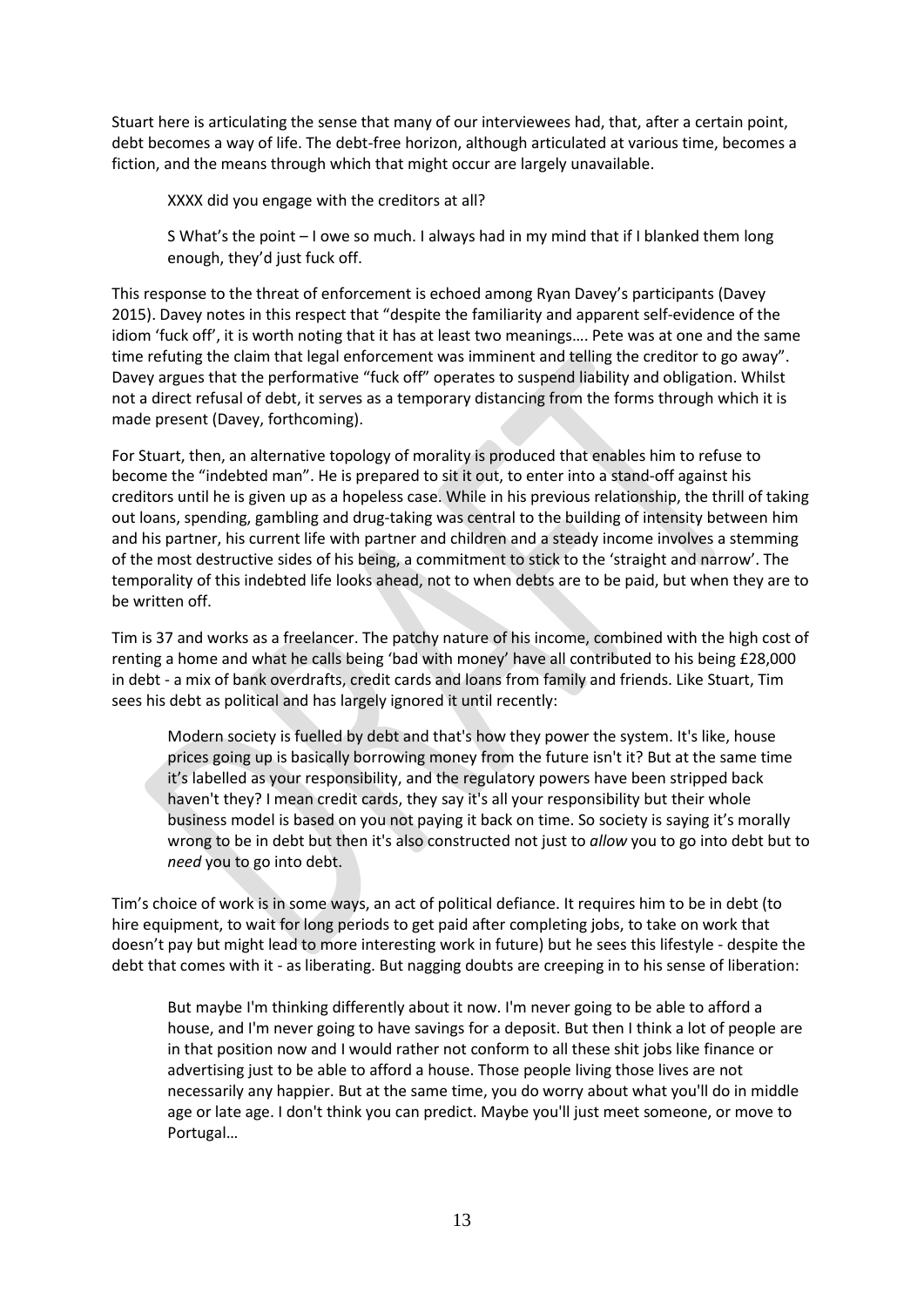Working on a freelance basis allows Tim to see his debts in a different timescale, though he admits the reality doesn't always match the way he sees them:

I think if I had a regular job with a salary, being £10,000 or £15,000 in debt would feel like a lot because I would know how long it would take me to pay it off. But because I'm freelance my work is unpredictable, so something might come in that might allow me to whip off a third, or half of my debt in one go. But the thing is that never happens, because even if it does, there's things like taxes which you haven't allowed for so suddenly in January that's a few grand. So you might get the big job but suddenly that's eaten up again and you're still in the same amount of debt and it accrues a little bit more each time.

As Tim's account shows, while Stuart's case is extreme, it is certainly not unusual. Other zones of debt evasion tend to be more temporary, and less about refusing to acknowledge the existence of a debt. Buying scratch-cards or taking out a hire-purchase agreement on a sofa involve sociotechnical infrastructures that enable speculative moments of pleasure and fulfilment – a gamble on the possibility of escaping the struggle of everyday indebted life. Such sociotechnical forms enable moments of temporary escape and release, providing moments of suspension that in turn maintain and enhance attachments to debt. These are moments of mitigation in which the subject refuses to recognise that life has become an indefinite struggle, or that relationships and life projects have not worked out as intended. XXXXX has discussed the concept of the interruption: a moment of intensity through which the politics that constitute bodies make themselves known and felt (XXXXX 2013). Here, the interruption is experienced as an affective break from the low-level affect domains, described here through the themes of 'hypervigilance' and 'slow death' – that colour lives in conditions of austere survival. Sometimes, the background noise, the pressure building, the subconscious knowing that something isn't right, can be noticed, but sometimes you can't – you don't want to – ever really recognise what it is, because to do so is to give in and give up. So you punctuate your world with that which makes you feel something *different*. And it is through the recognition of such interruptions *as interruptions,* as a break from those generalised domains of experience – the background hum of anxiety and despair – that enables us to bring our attention to how generalised those states are.

# **Conclusion : on austerity and indebted lives**

In this paper we have entered the lives of those whose relations with the experiential modes of austerity and indebtedness have conditioned their worlds. These people reveal complex interrelations of care, finance, love and attachment: they experience often conflicting affective demands; demands that are felt by bodies whose sometimes porous boundaries and insecure subjectivities leave them pulled in various directions by partners, technologies of the debt industry, family and friends, or by desires for a good or respectable life, desires to be part of something greater than themselves.

Inasmuch as our participants' experiences reflect a hypervigilant attention to debt, and the ongoing conditions of attrition we address in terms of 'slow death', they are less the 'victims' of austerity than its idealised subjects: the end point to which restructurings of welfare and work are driven. We began by noting in this respect Martijn Konings' argument that austerity was not an 'external' condition imposed upon democracies; however extra-ordinary and atavistic these policies appeared to right-thinking social scientists and economists, it is misguided to interpret them through the model of the Schmittian exception. Rather, austerity measures found considerable democratic support from existing imaginaries regarding the purification of our relationship to money. We would draw attention, in turn, to how they resonated with the affective states described in this paper; of life lived in a state of heightened anxiety as the subject accepts the responsibility of negotiating its own hopes, relationships and temporal horizons through the possibilities and demands of credit; and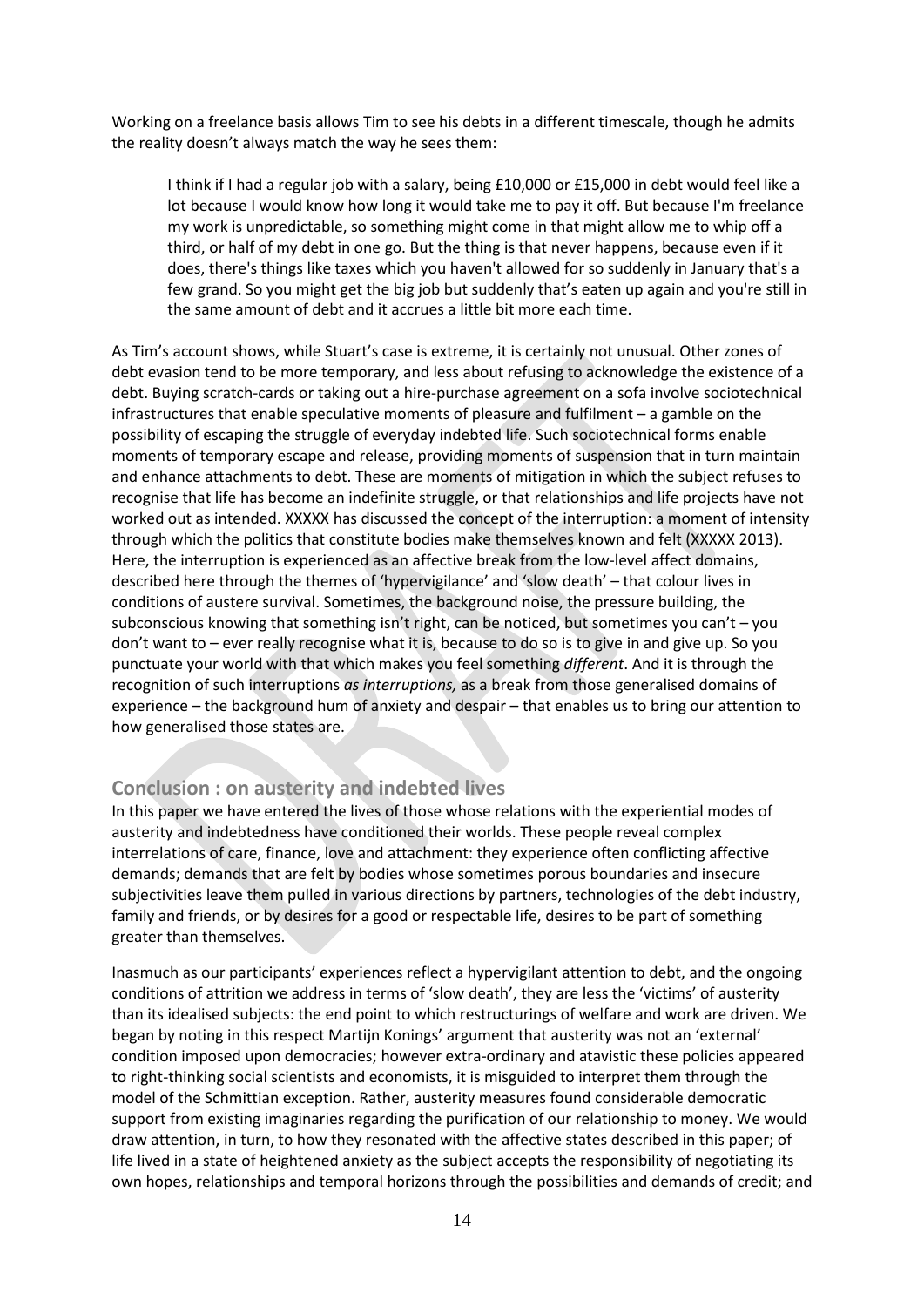of the regret over previous spending that generates an intense desire to save and cut away at whatever is joyous in life.

Without explicitly realising it, these lives have, in turn, been slowly re-shaped by the same austerity measures. As we have noted, our research participants do not primarily define their life problems in terms of debt. While debt was recognised to be ever-present – always exacerbating and intensifying its surrounding problems and demarcating its own space of anxiety, participants were more likely to identify working conditions, failed relationships or a precarious housing situation as the source of their problems. In each of these cases, increased levels of precarity and risk can be located to specific changes introduced under the banner of austerity, whether the removal of state support for mortgage interest, the freeze on tax credits, or removal of access to legal aid for family matters. That is, inasmuch as our participants lived in a state of heightened awareness, reflection and vigilance, attending to their financial lives and articulating their conditional presents and futures, they are not only the affective domains upon which austerity found resonance and support, but domains that have been amplified and intensified by programmes of welfare reform.

Yet our emphasis upon a third area of experience – escape – highlights that, *pace* Lazzarato's account of an all-consuming framework of power oriented around the creditor/debtor nexus, there is more to indebted life than the practices of self-discipline and regularisation of time that constitute indebted subjectification. By ignoring or displacing the ongoing restrictions imposed by debt, or making a lifestyle out of certain practices of escape, our participants' accounts highlighted the importance of moments in which these conditions are suspended. While it became clear the forces of hypervigilance and slow death operated at their most stark and cruel point when targeting the most vulnerable, and via gendered affective vectors of love, obligation and responsibility, these demands, and the anxiety that they provoke, also lead to specifically gendered and relational strategies for their alleviation and for their mollification.

### References

Atfield, G., R. Lindley, et al. (2016). Living with debt after advice. York, Friends Provident Foundation. Baraitser Lisa. (2017) Enduring time, London:Bloomsbury Publishing.

- Barnwell, A. (2016). "Creative paranoia: Affect and social method." Emotion, Space and Society **20**(Supplement C): 10-17.
- Berlant, L. G. (2011). Cruel optimism, Duke University Press Durham, NC.
- Berlant, L. G. (2015) "Do you intend to die: Lauren Berlant on Intimacy after Suicide." Kings Review **2017**.
- Clarke, J. and J. Newman (2012). "The alchemy of austerity." Critical Social Policy **32**(3): 299-319.
- Coleman, R. (2016). "Austerity futures: debt, temporality and (hopeful) pessimism as an austerity mood." New Formations **87**(87): 83-101.
- Davey, R. (2015). Debts in Suspense: Coercion and optimism in the making of class in England, University of Cambridge.
- Davey, R. (forthcoming). "Scenes of indebted optimism: reality and space among working-class debtors in England." Geoforum.
- Davies, W., J. Montgomerie, et al. (2015). Financial Melancholia: Mental Health and Indebtedness. London, Political Economy Research Centre.
- XXXXXX. (2013). "The interruption: investigating subjectivation and affect." Environment and Planning D: Society and Space **31**(4): 628-644.
- Dean, J. (2010). Blog theory: Feedback and capture in the circuits of drive, Polity.
- Deville, J. (2015). Lived Economies of Default: Consumer Credit, Debt Collection and the Capture of Affect, Routledge.